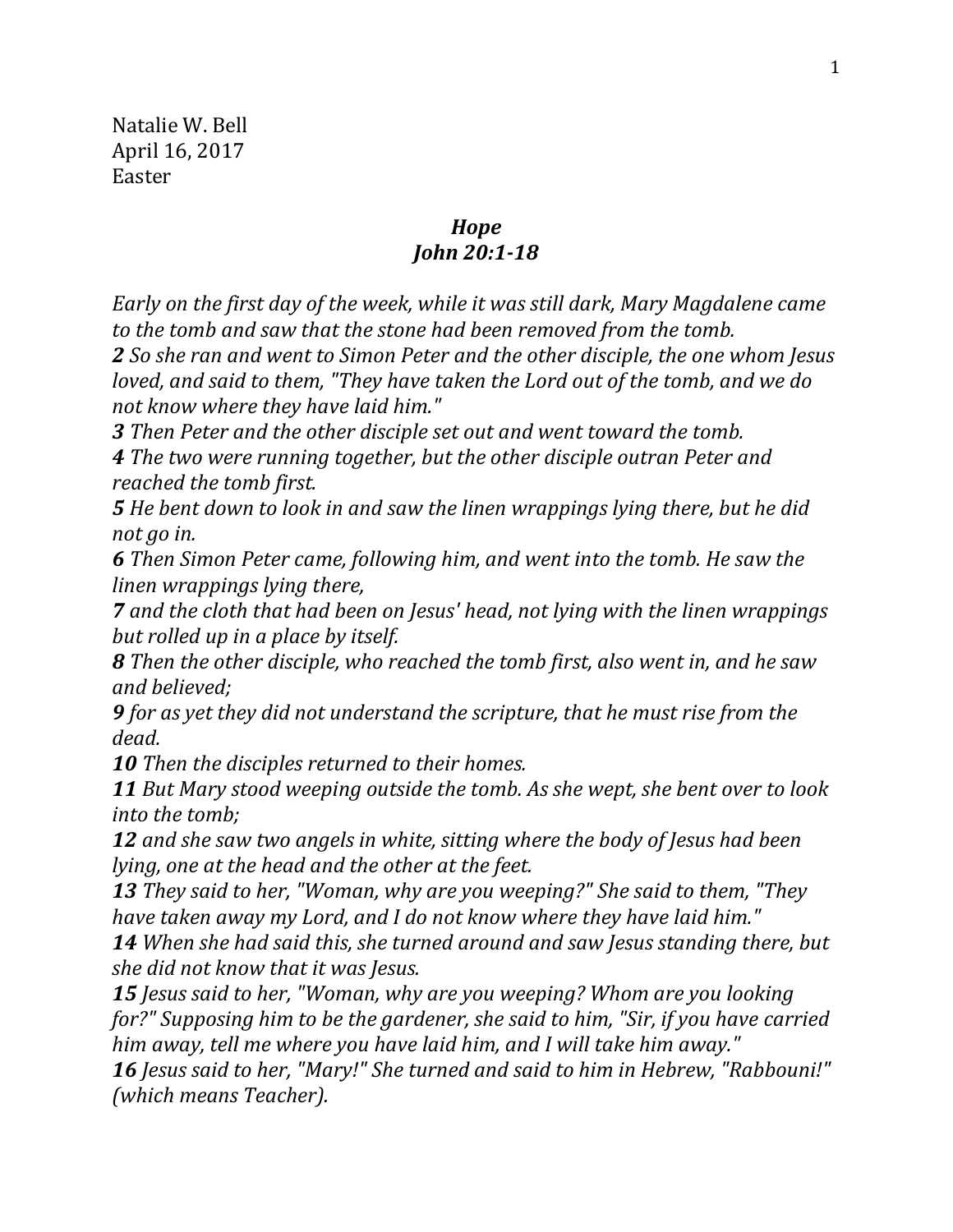*17 Jesus said to her, "Do not hold on to me, because I have not yet ascended to the Father. But go to my brothers and say to them, "I am ascending to my Father and your Father, to my God and your God.' "* 

*18 Mary Magdalene went and announced to the disciples, "I have seen the Lord"; and she told them that he had said these things to her.* 

Did you know that there is no evidence of early Christianity *without the resurrection* of Jesus as a central belief?

Resurrection is that important to the story of our faith—it is *THE story.*  Some people refer to the *Gospels* as Easter accounts with prologues, because they were written,

looking back from the perspective of Christ's resurrection.

Did you know that in the *Gospel of John*,

the last hours of Jesus' life, and his resurrection appearances take up most of the Gospel?

Why is it so important?

*Why do we come here* all dressed up, with special music and liturgy, special hymns, decorations, lilies, food, and more?

Because Easter is not an end or a finale to Holy Week,

when Jesus died on the cross.

It's because Easter is the *beginning of a new life.* 

It happened on the *first day* of the week for a reason.

It is the first day of *new life* in Jesus Christ.

*Our* new life in Christ.

Easter is our source of *hope*.

When Mary sees Jesus and thinks he is the *gardener*, that is not an accident. He is a gardener, he is meeting her in the garden outside the tomb, because he is about to give new life in all who follow Him! The garden around the tomb reminds us of the Garden of Eden,

where God brought Adam and Eve to life.

The resurrection of Jesus is a *new beginning, to a new story*. To our story.

The story of our lives, as Christians.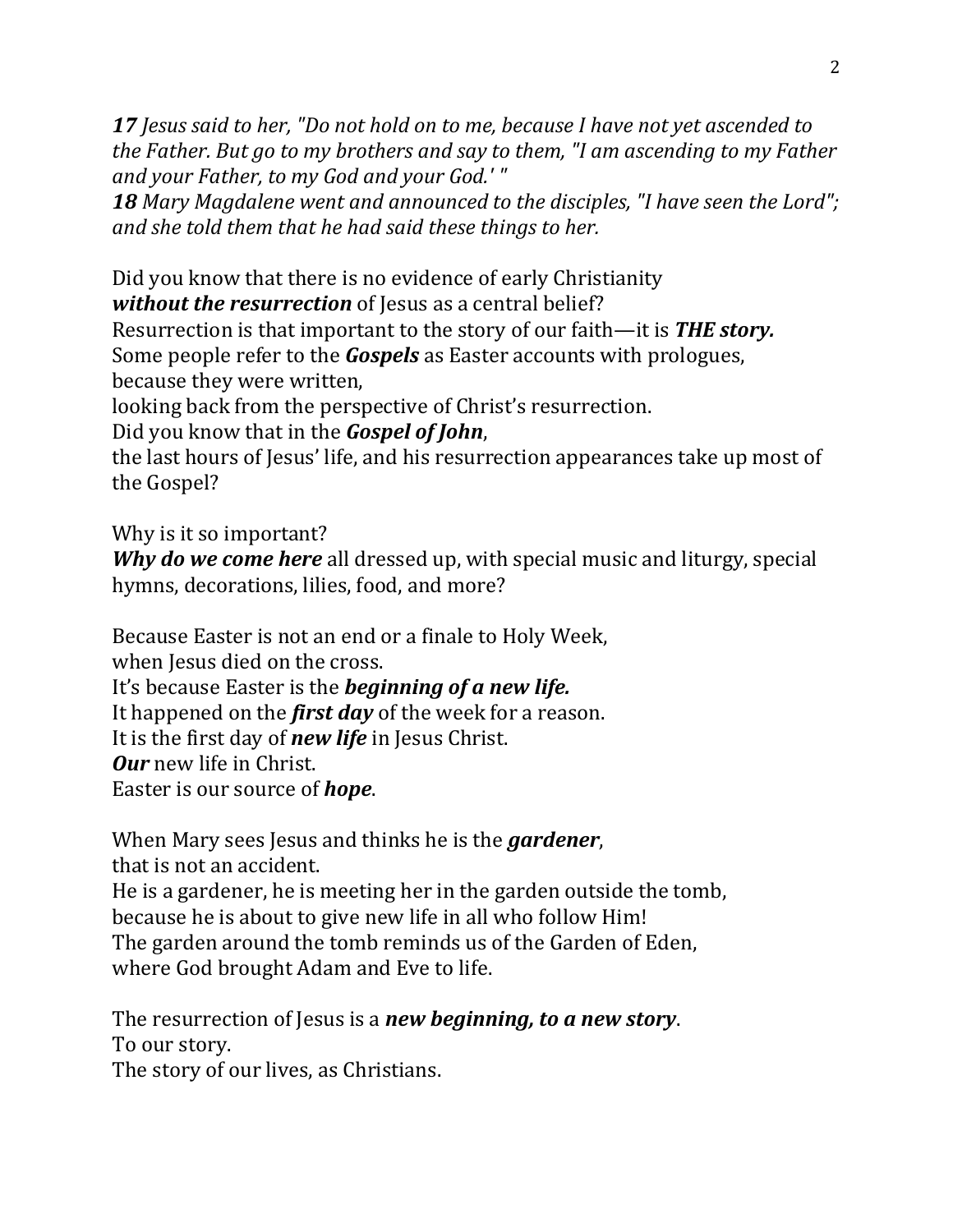*Last week* we heard about the end of Jesus' life—

the week that began with people shouting *Hosanna*! as he entered Jerusalem on a donkey,

and ended with the crowds shouting *Crucify Him*!, and his death on the cross. We heard about his *last supper* with his disciples,

when he took a towel and *washed* their feet,

when he gave them *bread and wine*, and said this is my body broken for you, my blood shed for the forgiveness of sins.

When he told them he had a *new commandment* for them to follow to love one another, just as I have loved you.

And today we come to the story of the *empty tomb.* Three days after the death of Jesus on the cross, that's when Mary comes to the tomb to pay her respects to her friend and Lord. And she comes in the *darkness*…John says 'while it was still dark'….

That's where *Easter begins.* In the dark. Do you realize that?

We come here all dressed up, and ready to celebrate with the joyous music and festivities of the whole day…. But the Easter story starts in *darkness*. And not just any darkness. Darkness in a *cemetery*.

We all know what kind of darkness that can be, right? Even the kids know that.

A few weeks ago one of our younger kids had the most amazing answer when I asked, when and where have you been *happy and sad all at the same time*? And she said so sweetly, so innocently, '*in the graveyard'*.

Wow. Isn't that the truth? We go to bury our loved ones, and we cry tears of sorrow, because they are gone,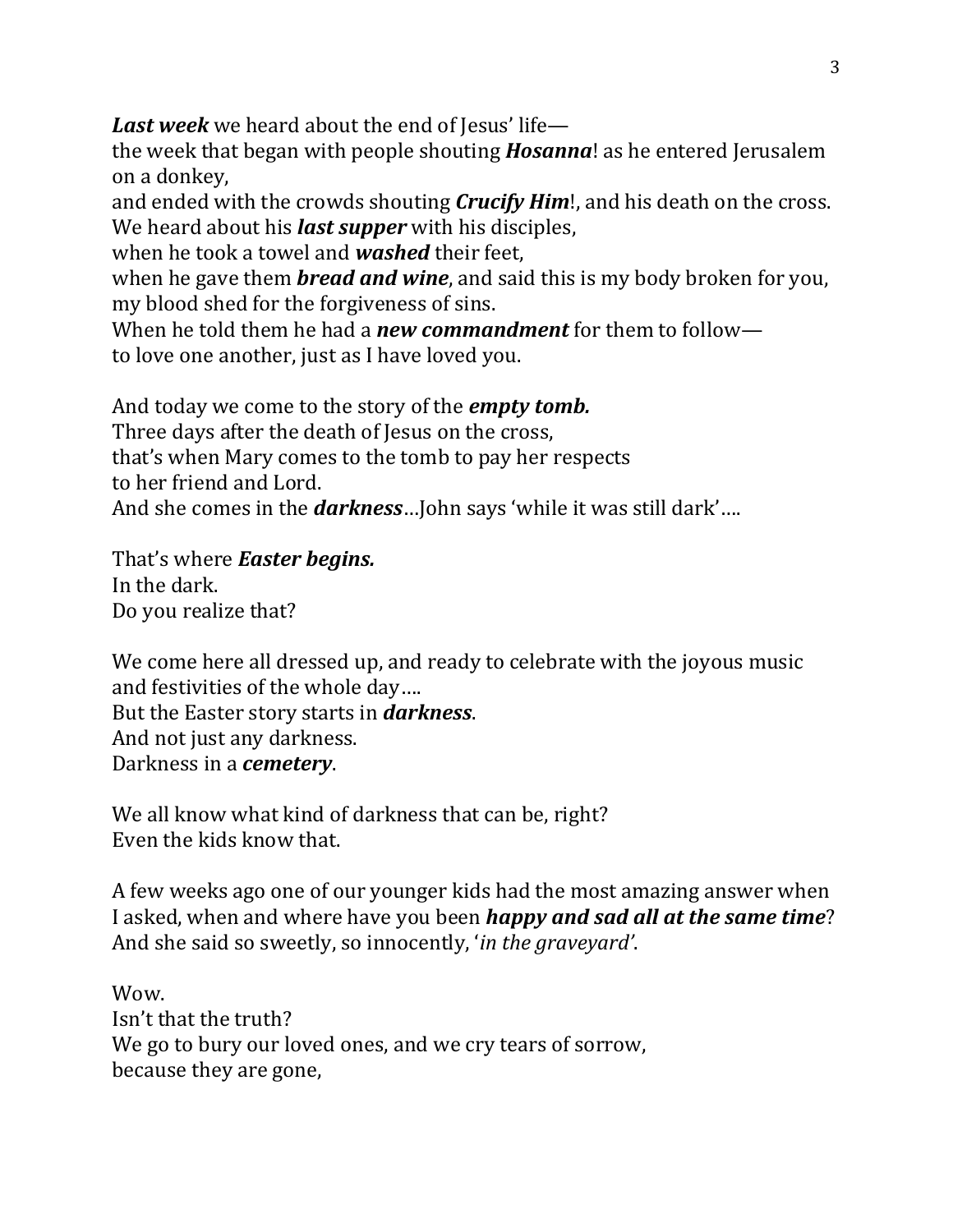but don't we often cry tears of happiness because we know that there is a resurrection for them, that they have gone to be with God? It's the *Joy and Sorrow* all rolled into one.

*Mary* only knows the sorrow when she arrives that early morning. She arrives at the tomb, expecting to just mourn his loss. Instead she is shocked to find out that the stone has been rolled away, and his body is missing! *Imagine* going to the cemetery,

and finding the gravestone or marker for your loved one, taken away. It would only compound your grief too, right?

So in her sorrow she alerts the disciples *Peter and John,* and they come to see the empty tomb, but then they return home. We're not sure what they believed about the resurrection, but we know that Jesus would later that day appear to all the disciples in a locked upper room.

But that early morning, *Mary is left all alone, weeping* in the garden. As she wept, she saw two *angels* in the tomb where Jesus body should have been.

*They said to her, "Woman, why are you weeping?" She said to them, "They have taken away my Lord, and I do not know where they have laid him." 14 When she had said this, she turned around and saw Jesus standing there, but she did not know that it was Jesus.* 

*15 Jesus said to her, "Woman, why are you weeping? Whom are you looking for?" Supposing him to be the gardener, she said to him, "Sir, if you have carried him away, tell me where you have laid him, and I will take him away."* 

No matter who you are, we are *all like Mary* in so many ways. We grieve our own losses, and we ask the same questions, What's going on here? Why is this happening? Isn't there something I could do? That I could have done? And *where is God?*

We come to our *own graveyards*, real or symbolic, We come full of sorrow, defeated by the loss of those we love,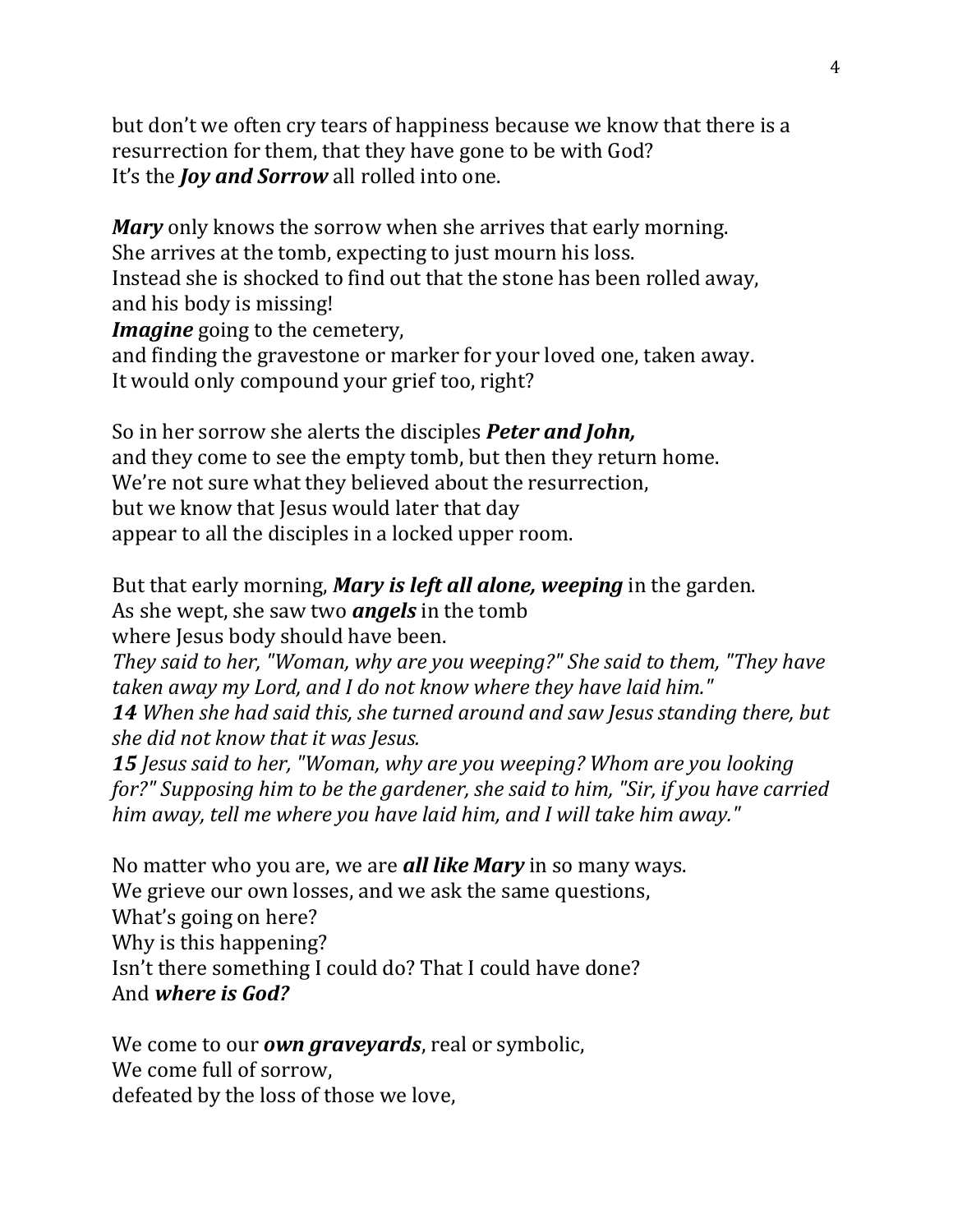by the loss of dreams we have dreamed….

And in the *middle* of that grief, in the middle of our losses, that's when we *understand* Easter. Because that's when *Easter happened*. It didn't happen in a decorated, music-filled sanctuary. It *wasn't announced* with angels singing and the heavens rejoicing for all the earth to witness. Isn't that strange? Have you ever thought about that? Jesus did jump up and say 'Ta-dah'! He didn't make a big show coming out of the tomb!

Instead he quietly arose in the *dark, on the first day* of the week. And he quietly appeared to Mary, asking her Why are you weeping? And he very simply called her by name.

## *Mary*.

That's when she knew it was Jesus.

She was so overcome with joy and surprise she reached out to hold onto him, and he had to tell her he had not yet ascended to God.

It was in the middle of a cemetery, in the early morning, while it was still dark, that *Mary saw her risen Lord*.

It was there that she heard him say her name.

He *met her* in her grief and sorrow.

Just like *Jesus meets us* in the pain we experience today.

Easter *happens in darkness*, my friends.

It happens at work or home, when we are all alone and struggling.

It happens in hospitals, in nursing homes,

in the middle of car crashes and accidents.

Easter happens in tragedy and natural disasters.

Easter happens *wherever we find any kind of death*….

because that's where it's *needed*.

In the presence of death resurrection is *possible*,

Because only in the presence of death is resurrection *necessary*!

*Where is that place for you* right now?

Where do you *need Jesus to meet you*, to call you by name?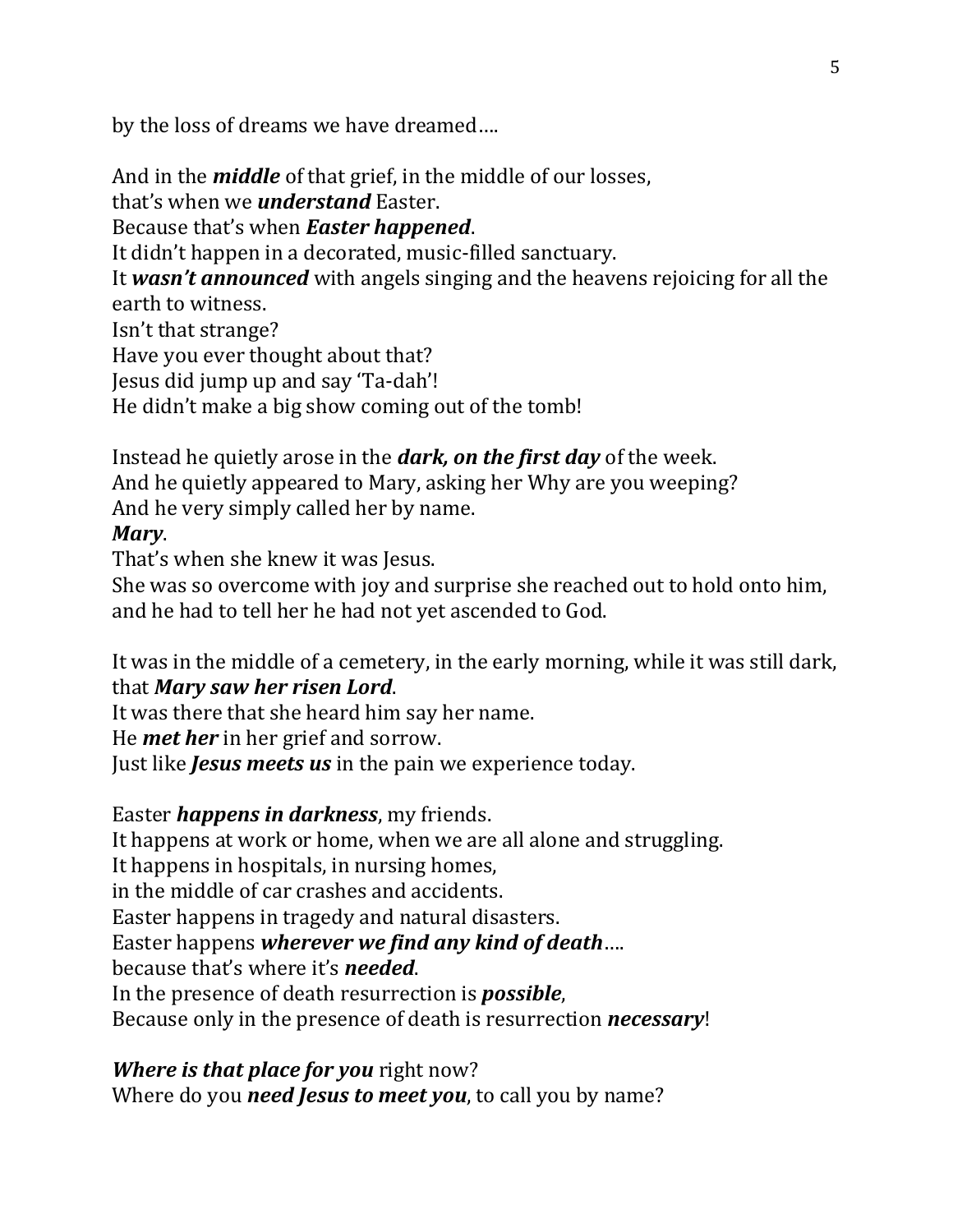I was reading about a *woman this week who suffered* two miscarriages in six months, and she came to church angry, and hurting, unable to pray anymore. On the outside she had it all together, she was going to work, going to church, showing up for all her responsibilities. She was after all the pastor.

But on the inside she was falling apart, and that Sunday she knelt down to pray at the front with others in need of prayer. And she heard herself *finally cry.* A deep, groaning cry.

And in that falling apart, was precisely when she *started to feel some new life*, some real hope. She *let out her grief, and let God come in.*

She says that she learned that when you finally fall apart, that's when you can see the *pieces of yourself*, and how God makes it new. There is a kind of *resurrection* that comes only through grief, Only through the honest *acceptance of losses* in our lives. The person who grieves before God has the opportunity to be resurrected by God, and given a new perspective on life and hope. Ayanna Johnson Watkins. *The Christian Century*, March 29, 2017, pg. 20.

Does that mean that our grief *always turns to joy*? *No*, life is a mess. People and situations are broken this side of heaven. We won't have that final relief til we meet God.

So what if grief itself is not the cure, or the path to joy? What if it's a *place*? A place where we can *meet God*, just as Mary met Jesus in the garden outside the tomb. A place where *God can call us by name*. A place where God can offer us the *resurrection of our hearts and lives,* as we wait for the resurrection of our *bodies*.

When have you been *happy and sad* all at the same time?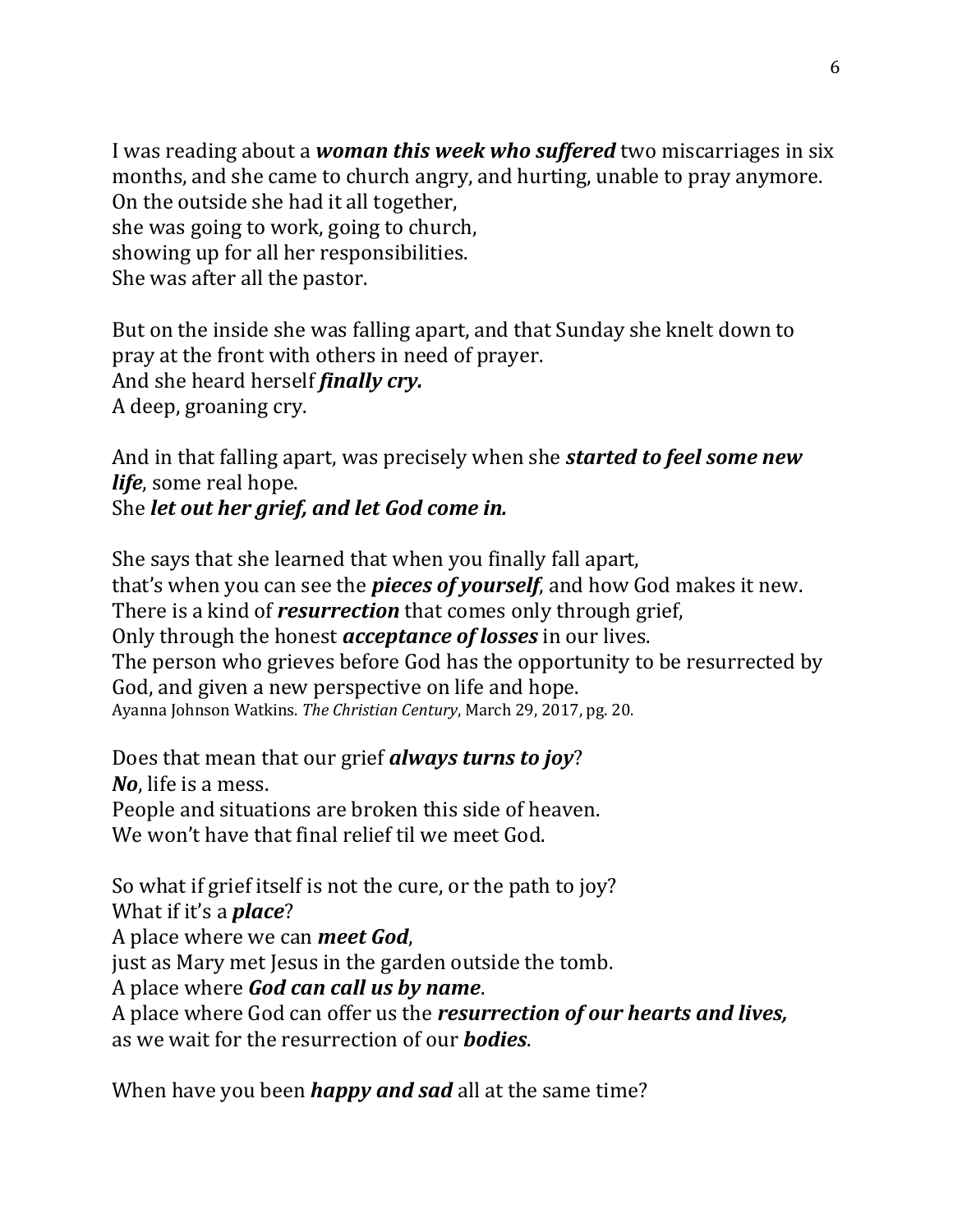For me, it's not just at cemeteries. It's also at *Easter*. Because Easter reminds me that there is *real and everlasting hope*. And Easter reminds me of the *reason* I really need that hope.

Friends, *where do you need this hope* of resurrection and new life? Beneath the dressy clothes, and Easter dinners, and egg hunts… Where are you *grieving*? Where are you facing any kind of *loss*? Where have you practically *given up?*

Have you ever just *prayed and prayed* for someone you love, Someone who is wayward, estranged? Someone you hope will come back to you? Or come back to God?

Have you ever prayed the *same prayers*, year after year after year? I sure have. And it *breaks your heart* every time you pray, right? — Because at least for me, I'm not asking for something trivial, or ridiculous. I'm asking for someone's life, I'm asking for someone's future. Sometimes I feel like my own life is hanging in the balance.

If *you've ever* prayed the same prayers, over and over again, If you've ever grieved because it seems like God could do something and chooses to do nothing,

Then *Easter is for you*.

The *hope* found in resurrection—it's for you.

If you've ever *grieved* a loss. Then Easter is for you. The *hope found only in the resurrection*—it's for you.

*Rick Warren,* the pastor of Saddleback Church and the author of *The Purpose Driven Life,* together with his wife, Kay, went through a devastating loss when their twenty-seven-year-old *son Matthew* took his own life after battling depression and mental illness for years.

About a year after this tragedy, Rick said,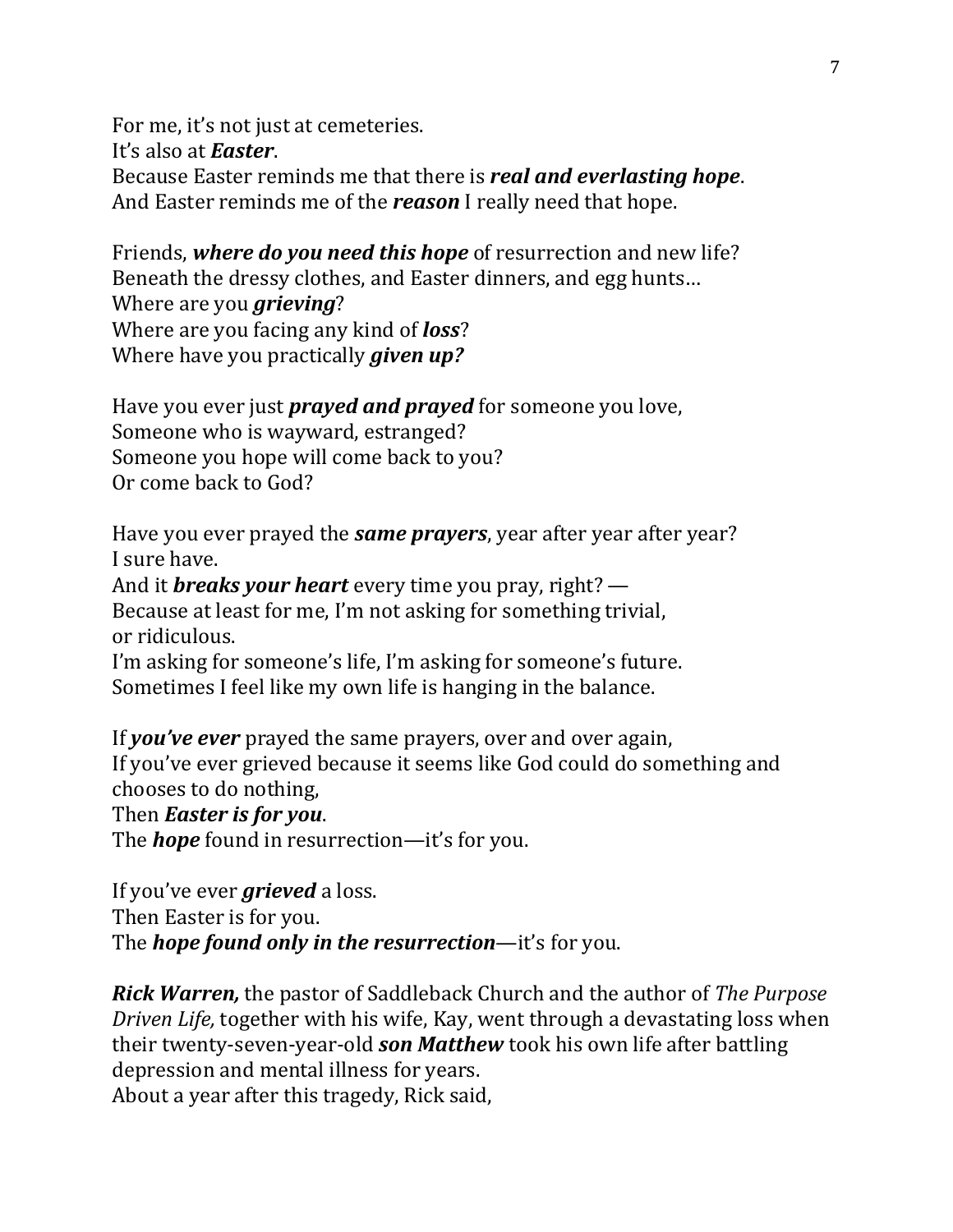"I've often been asked, 'How have you made it?

How have you kept going in your pain?'

And I've often replied, *'The answer is Easter*.'

".. the death and the burial and the resurrection of Jesus happened over three days. Friday was the day of suffering and pain and agony.

Saturday was the day of doubt and confusion and misery.

But *Easter*—that Sunday—was the day of *hope and joy and victory*.

"And here's the fact of life: you will *face these three days over and over* and over in your lifetime. And when you do, you'll find yourself asking—as I did three fundamental questions.

Number one, 'What do I do in my days of pain?'

Two, 'How do I get through my days of doubt and confusion?'

Three, 'How do I get to the days of joy and victory?'

"The answer is Easter. *The answer … is Easter.*"

Lee Strobel, The Case for Hope (Zondervan, 2015), pp. 56-57

If you ever ask yourself, *why does Easter matter*? What's the *big deal* besides the nice clothes and food and music?

Easter matters because *our lives depend on it.* Literally. Because it's what *helps us make it* through life during *loss*, It's what helps us when life seems to be a complete *mess*!

On *Friday* Jesus died on the cross, And on *Sunday* he was raised from death--- And you know what that *means*? It means Jesus *defeated sin, and death!*  Forever. We can't see it all this side of heaven, but we know, we believe that All the sin and death we see in this world—it is *not the final answer. Evil* doesn't ever win. *Death* is never the end of the story.

*Sin and death have been defeated* in the cross and resurrection! We have been given *forgiveness*, now and always. And we have received an everlasting hope— *Hope in new life.*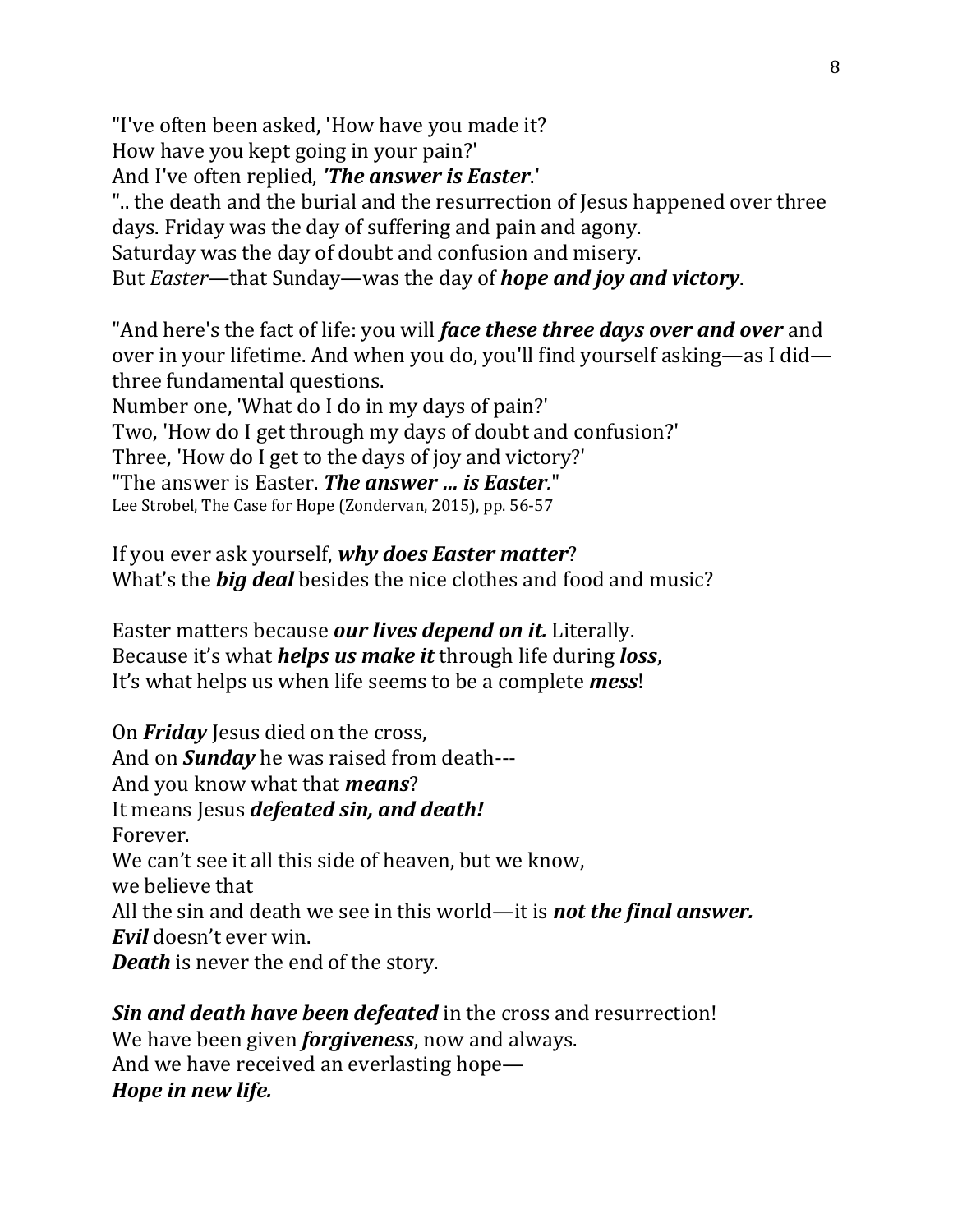Hope that those gone before us are with God, and all of us with *one day be there* too.

We believe as Paul says in *1 Corinthians 15,* that because Jesus was resurrected, we too will be resurrected! Not just as souls floating around in heaven, But as people—with perfect bodies people who know our loved ones, and more. We'll be resurrected as *perfect human beings*, just as God intended.

This Lenten season we studied the *Apostle's Creed*, and part of that Creed says *I believe in the resurrection of the body.*  That IS what we believe—in our future resurrection, just like Jesus.

Easter is a *message of hope*. You know sometimes how you feel such joy and happiness, you think— *I don't want this to ever end?* You know what? In heaven, it won't. It won't ever end. The *joy will continue*.

Pastor Tim Keller says that on Easter he always tells his friends that don't believe in the resurrection, that *they should*.

He says: *Most of them care deeply about justice for the poor, alleviating hunger and disease, and caring for the environment. Yet many of them believe that the material world was caused by accident and that the world and everything in it will eventually simply burn up in the death of the sun. … Why sacrifice for the needs of others if in the end nothing we do will make any difference? If the resurrection of Jesus happened, however, that means there's infinite hope and reason to pour ourselves out for the needs of the world.* Tim Keller[, The Reason for God](https://www.amazon.com/Reason-God-Belief-Age-Skepticism/dp/1594483493/ref=sr_1_1?ie=UTF8&qid=1489784043&sr=8-1&keywords=Keller%2C+The+Reason+for+God) (Penguin Books, 2009), pp. 210

Isn't that hope? That we *can and should work to make this world a better place*— Precisely because *sin and death do not win*! Because evil and death are *never the end* of the story? If that's not hopeful, I don't know what is!